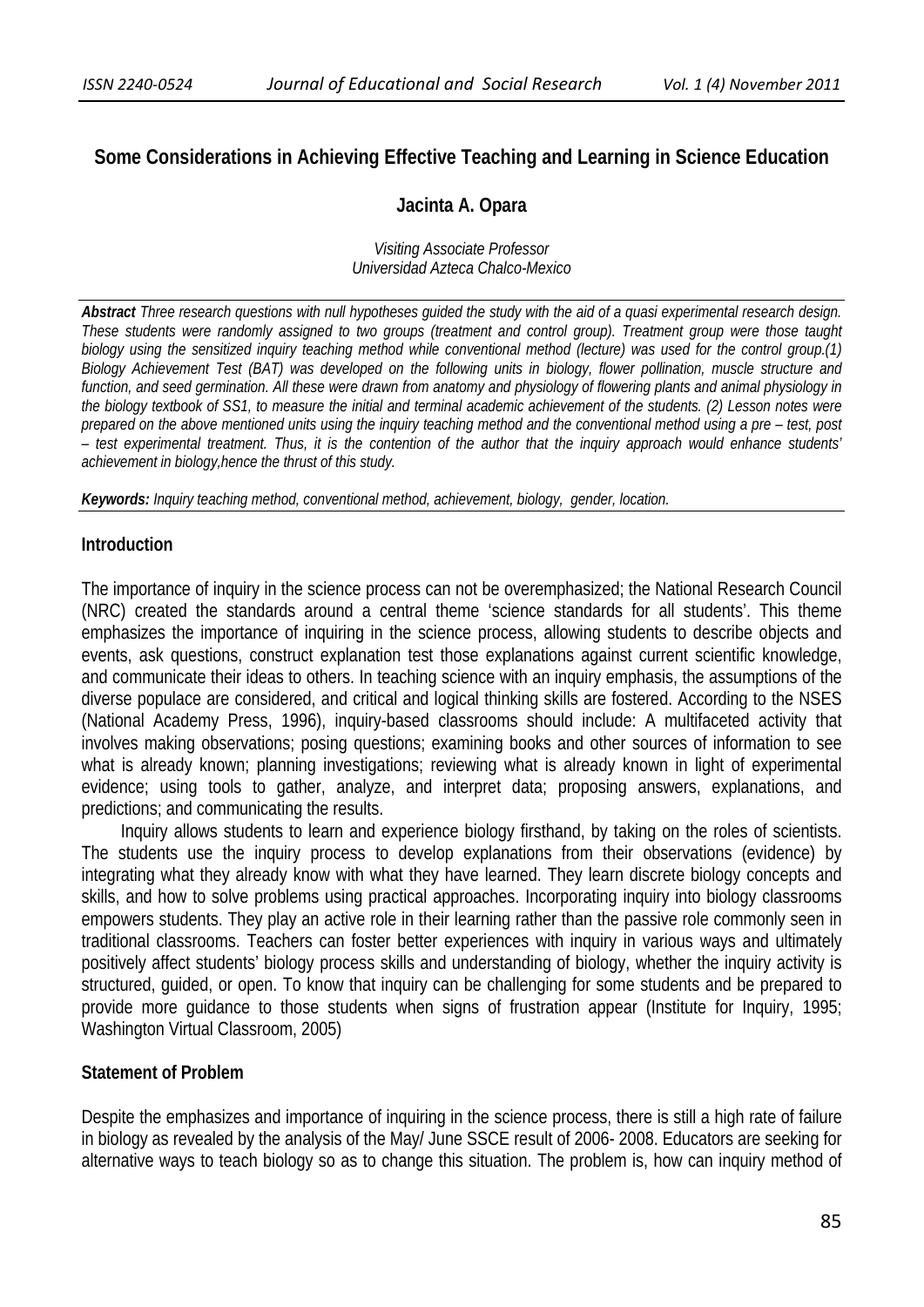teaching improve student's academic achievement in biology? And what are some considerations for implementing inquiry in biology

# **Purpose of the Study**

The study is concerned with the analysis, comparison and examination of implementing inquiry in biology. Accordingly, the objectives were:

- (1) To compare the mean achievement scores of students taught through inquiry teaching method and those taught using the conventional method.
- (2) To compare the mean achievement scores of male and female students taught using inquiry teaching method.
- (3) To compare the mean achievement scores of students taught using inquiry teaching method in the urban and those in the rural schools.

## **Research Questions**

- (1) What are the mean achievement scores of students taught using inquiry teaching method and those taught using the conventional method?
- (2) What are the mean achievement scores of male and female students taught using inquiry teaching method?
- (3) What are the mean achievement scores of students taught using inquiry teaching method in the urban and those in the rural schools?

## **Hypothesis**

**Ho1**: There would be no significant difference in the mean achievement scores of students taught using inquiry teaching method and those taught using the conventional method

**Ho2:** There would be no significant difference in the mean achievement score of the male and female students taught using inquiry teaching method.

**Ho3:** There would be no significant difference in the mean achievement scores of students taught using inquiry teaching method in the urban and those in the rural schools.

## **Methodology**

Quasi experimental design method was employed for this study using two groups (experimental and control group). The Pre – testing, Experimental treatment and Post – testing research design was adopted in this study of implementing inquiry in biology using some senior secondary school (SS1) students in Ogba/Egbema/Ndoni Local Government Area of Rivers State. The instruments used were the stratified random sampling technique considering the type of school, urban/rural and gender in which four secondary schools were drawn from the fifteen secondary schools in Ogba/Egbema/Ndoni Local Government Area of River State (ONELGA). From each of the four schools, fifteen (15) SS1 biology students were picked up randomly into two classes. Therefore the study was made up of thirty (30) Students from each school. This amounted to a total of one hundred and twenty (120) Students from the four schools representing the sample of the study. These students were randomly assigned to two groups (treatment and control group). Treatment group were those taught biology using the sensitized inquiry teaching method while conventional method (lecture) was used for the control group.(1) Biology Achievement Test (BAT) was developed on the following units in biology, flower pollination, muscle structure and function, and seed germination. All these were drawn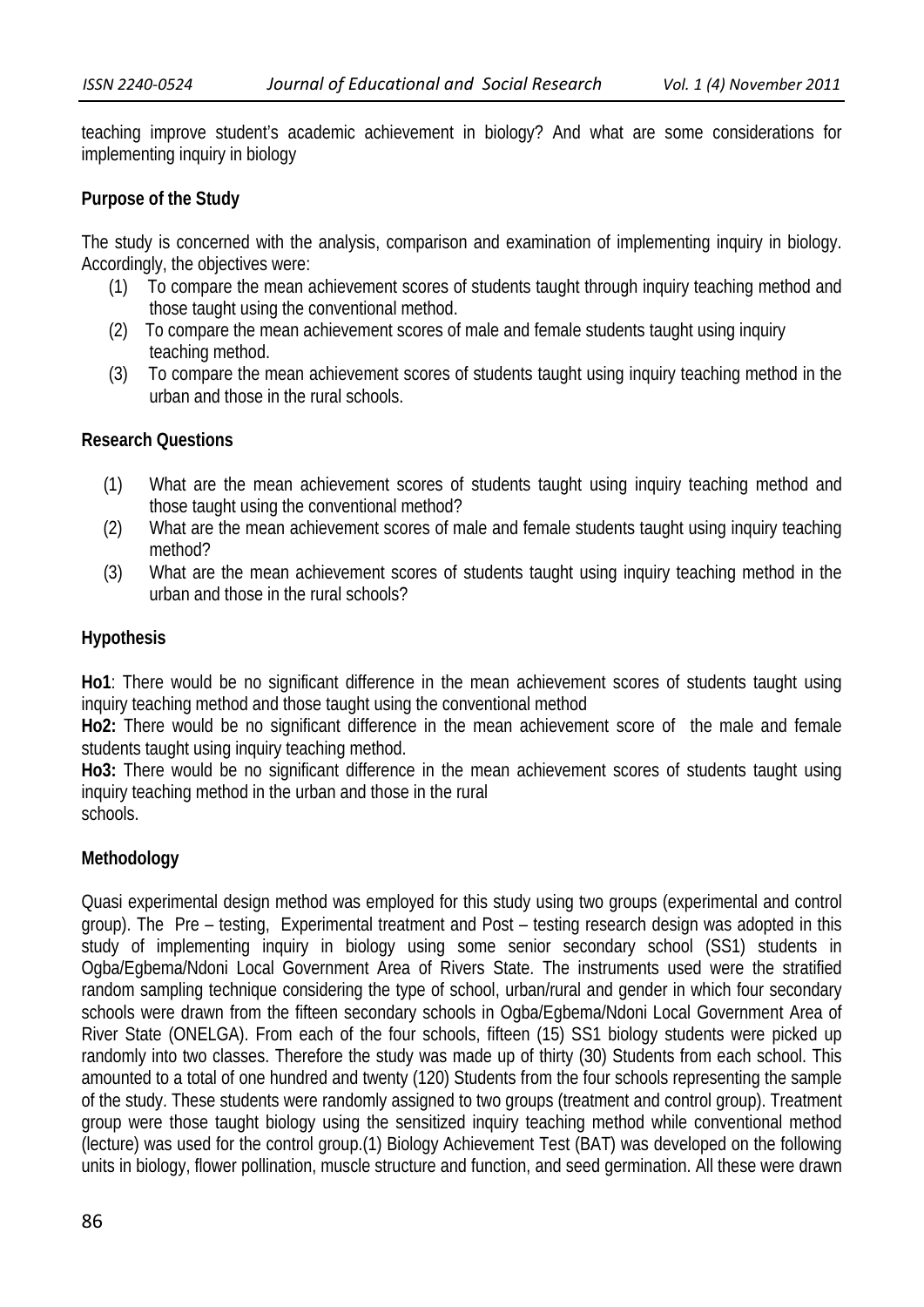from anatomy and physiology of flowering plants and animal physiology in the biology textbook of SS1, to measure the initial and terminal academic achievement of the students. (2) Lesson notes were prepared on the above mentioned units using the inquiry teaching method and the conventional method.

### **Analysis of Data and Interpretation of Results**

The data collected were analyzed based on the three research questions. The results obtained are as follows.

# **Table 1. The Mean Achievement Score of Students Taught Using Inquiry Teaching Method and Those Taught Using the Conventional Method**

| <b>Teaching Method</b> | Mean | <b>SD</b> | N  | Standard<br>Error | Z-Calculated | Z- Critical |
|------------------------|------|-----------|----|-------------------|--------------|-------------|
| <b>Inquiry Method</b>  | 54.3 | 10.54     | 60 | 1.503             | 19.96        | 1.96        |
| Conventional Method    | 24.3 | 4.95      | 60 |                   |              |             |

From the table above, the mean score of the students taught using inquiry method was 54.3 with a standard deviation of 10.54 while the control group taught with conventional method had a mean achievement score of 24.3 with a standard deviation of 4.95

 Since the Z calculated is greater than the Z critical of 1.96, the null hypothesis is therefore rejected. In other words, inquiry teaching method is considered to be superior to conventional method.

|        |  | Table 2. The Mean Achievement Score of Male and Female Students Taught Using Inquiry Teaching |  |  |  |  |  |
|--------|--|-----------------------------------------------------------------------------------------------|--|--|--|--|--|
| Method |  |                                                                                               |  |  |  |  |  |

| Inquiry<br>Methods<br>by Sex | Mean  | <b>SD</b> | Ν  | Standard<br>Error | Z-Calculated | Z- Critical |
|------------------------------|-------|-----------|----|-------------------|--------------|-------------|
| Male                         | 82.67 | 6.93      | 60 | 1.68              | 15.28        | 1.96        |
| Female                       | 57    | 11        | 60 |                   |              |             |

From the table above, the mean score of the male students taught using inquiry teaching method was 82.67 with a standard deviation of 6.93 while the female group taught with inquiry teaching method had a mean achievement score of 57 with a standard deviation of 11.

 Since the Z calculated 15.28 is greater than the Z critical of 1.96, the null hypothesis is therefore rejected. This means that, the inquiry teaching method favours the males more than females in biology achievement.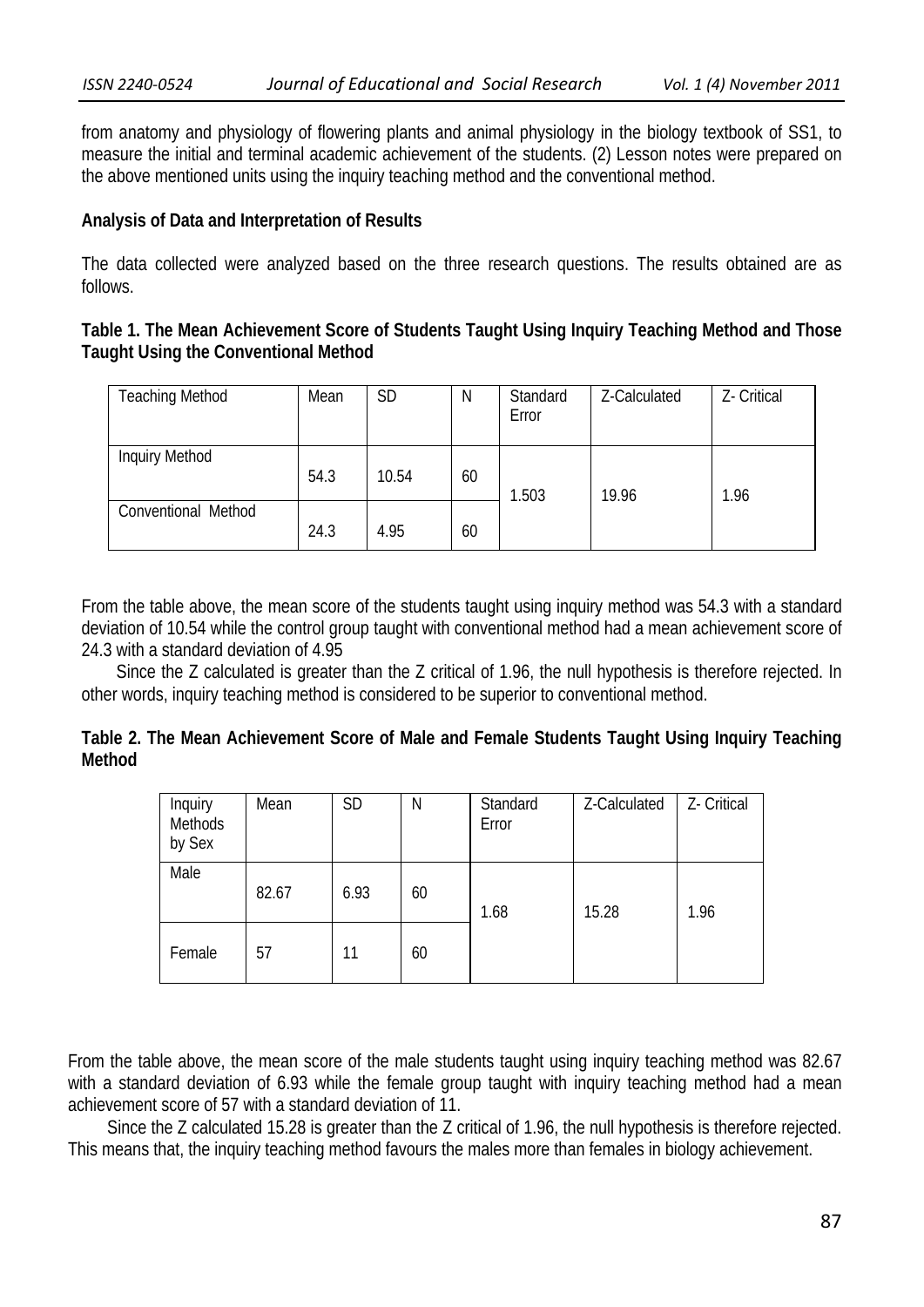**Table 3.The Summary of the Mean Achievement Score of Students Taught using Inquiry Teaching Method in the Urban and those in the Rural Schools** 

| Inquiry Methods by<br>Location | Mean | <b>SD</b> | N  | Standard<br>Error | Z-Calculated | Z- Critical |
|--------------------------------|------|-----------|----|-------------------|--------------|-------------|
| Urban                          | 60.3 | 11.7      | 60 |                   |              |             |
| Rural                          | 16.3 | 4.12      | 60 | .79               | 26.7         | 1.96        |

From the table above, the mean score of the urban students taught using inquiry teaching method was 60.3 with a standard deviation of 11.7 while the rural students taught with inquiry teaching method had a mean achievement score of 16.3 with a standard deviation of 4.12

 Since the Z calculated 26.7 is greater than the Z critical of 1.96, the null hypothesis is therefore rejected. This means that, the inquiry teaching method favours the urban students more than those in the rural schools in biology achievement

### **Discussion**

The study has shown that inquiry teaching method has a significant effect on student's achievements in biology. Inquiry teaching method has generally, greater positive effect on student interest, attitudes and achievement in science. With a well designed science laboratory activities focused on inquiry can provide learning opportunities that help students learn to investigate, to construct scientific assertions, and to justify those assertions in classroom community of peer investigators in contact with a more expert scientific community. Students who learned biology in small cooperative groups in the laboratory scored higher in achievement and on several inquiry skills than did students who learned in a large classroom setting. Though, the success or failure of the method will very much depend on the competence, enthusiasm and confidence of the teacher. Also, the relative effectiveness of the approach depends on the student ability and level of conformance. All in all, different approaches were good for different abilities.

 The study identified that the use of inquiry teaching method favours the males more than the females in biology achievement. Boys' schools performed better than girls' schools and in co-educational schools, boys generally performed better than girls when teaching classes using the guided discovery method. Most authors of biology textbooks use masculine form of pronouns as sex neutral. Also illustrative diagrams and pictures in science books use male characters more than females as well as male role models than females which females consider science to be preserved of males. The textbooks should not be gender biased in terms to their use of pronouns, illustrative pictures and diagrams, role models etc. sex equity is necessary in our books. In view of the above, to improve interest and participation of girls in science there is need to adopt science books that represent male and female characters on equal bases.

 In addition, the study has shown that students who were taught using inquiry teaching method in the urban schools had high rate of achievement in biology than those in the rural areas. This finding is in accordance with that of Njoku (2004), this is particularly true in rural areas where there are no science laboratories and public libraries and the schools often do not have their own libraries/laboratories to serve the teachers and the learners; and where such libraries exist, they do not stock journals. The rural schools in Ogba/ Egbema /Ndoni LGA are besieged with poor and potentially health threatening environments. Teachers and students are able to cope in such an environment by only accepting their faith if they do not have an alternative. Unfortunately most rural schools have poor buildings with leaking roofs, poor light, surrounded by bushes and overcrowding by using a variety of open and semi open teaching spaces. Other deficiencies, particularly lack of water and sanitary facilities and inadequate maintenances. The teaching and